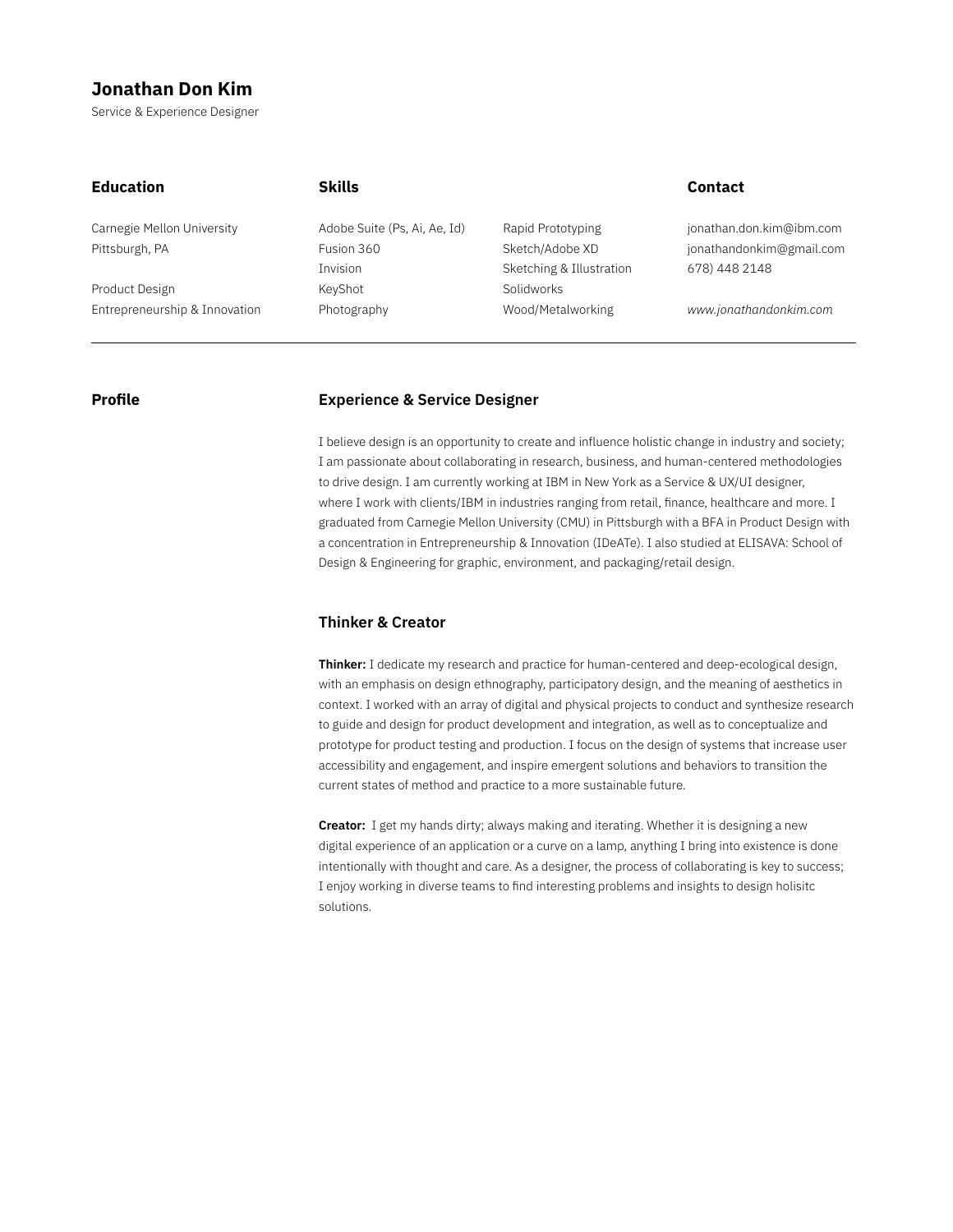**Work**

07/2016 – To Date

**IBM iX, United States of America Digital Strategy & iX Consultant** | New York, NY US

Interactive Experience (iX) | UX/UI & Service Designer

**Client Listing:** MetLife, PNC, Bank of China, American Airlines, and Bank of America **Internal Involvement:** IBM Design Services, IBM iX, Global Technological Services, and GBS Transformation

11/2018 – To Date

**Robert Lewis Menswear** | New York, NY US Experience & Product Designer | Branding & Marketing

Currently, I am working with c-suite executives and the design team on multiple initiatives, including: digital reinvention, brand & marketing strategy, and product development. I am leading the design team to create and implement a new digital experience for consumers and clients. I am also responsible to envision a new branding system and brand guideline that will be implemented across company services and products.

## **Internship**

#### 08/2016 - 05/2017

# **Western Pennsylvania School of Blind Children** | Pittsburgh, PA, US Product & UX Design Lead

I worked with a team of five to design and implement a system for children with visual and/or other impairments to playfully engage with an aquatic themed interactive garden fountain through various sensory stimuli.

#### **The Project: Interactive Fountain**

The newly designed system is inspired to create a holistic experience through the theme of aquatic ecosystems. Through this thematic lens, our interactive representation of an aquatic ecosystem leverages the four fountain heads to facilitate children's understanding of aquatic life. By diversifying the sensory experience, we reached the goal for students afflicted with various impairments.

#### 01/2016 - 05/2016

## **American Eagle Outfitters** | Pittsburgh, PA, US

Spring Intern – Service & UX Designer

During my time at American Eagle Outfitters, I designed for a unique customer and associate experience for AEO retail stores by enhancing and employing various in-store and personal technologies. While reporting to and collaborating with AEO managers and executives, I conducted my own research, process, and development throughout the project.